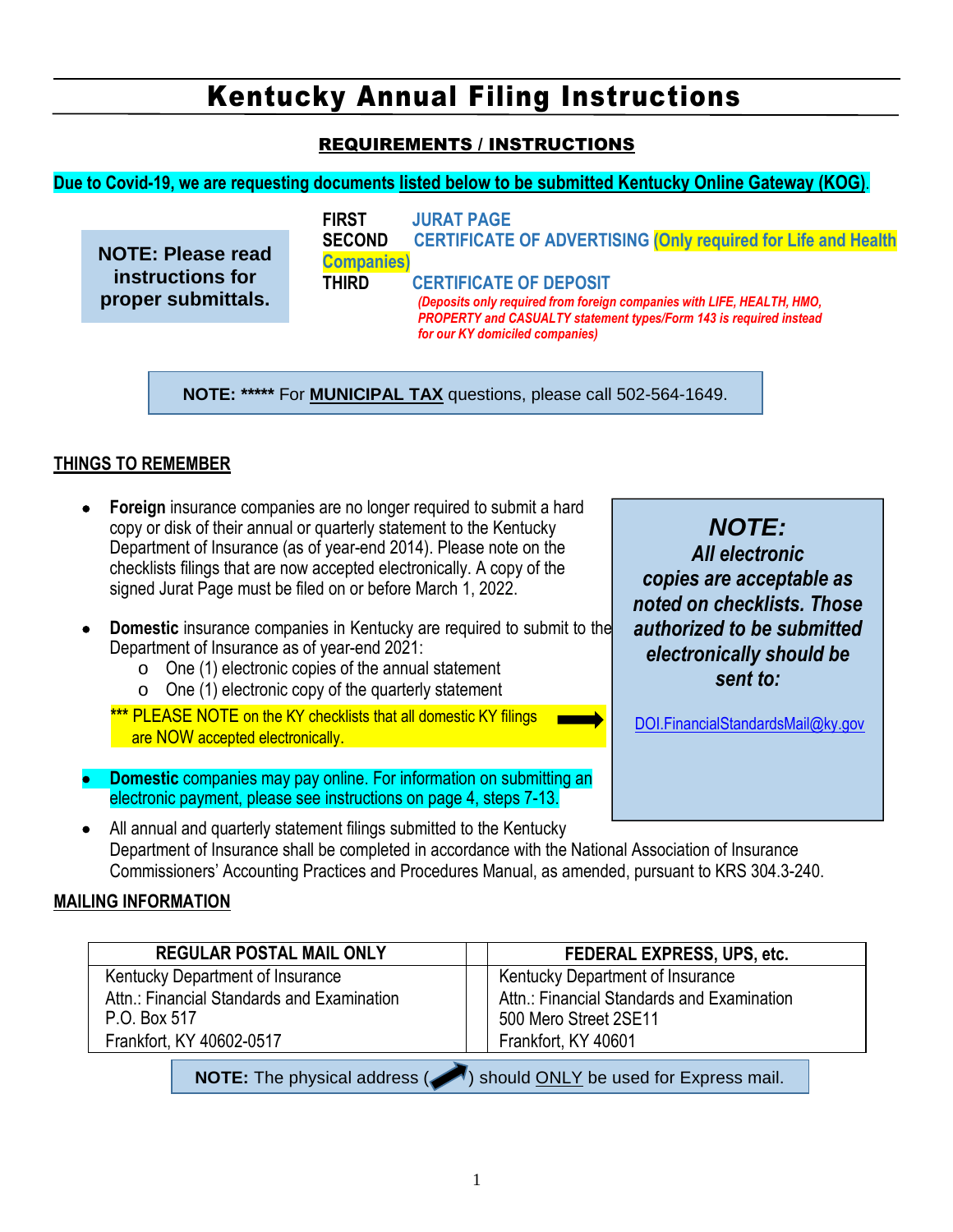#### **DEADLINE INFORMATION**

All filings **must be postmarked or electronic date stamped** no later than the due date (due date will depend on the information being submitted) even if that due date falls on a weekend or holiday. But do not forget, online submittal is an option now.

#### **LATE FILING PENALTIES**

Companies will be fined **\$100 per day** for a late filing, provided an extension has been granted. In cases where an extension has not been granted, companies will be fined **\$100 per day PLUS an additional** civil penalty of **\$1,000** may be assessed. All late filings without a granted extension will be subject to a revocation of the Certificate of Authority, per KRS 304.3-180(2).

### **PREMIUM TAX PAYMENTS – Go to the Department of Revenue**

| <b>NOTE:</b>                    |  |  |
|---------------------------------|--|--|
| <b>Please DO NOT submit</b>     |  |  |
| <b>PREMIUM TAX payments</b>     |  |  |
| to the Kentucky                 |  |  |
| <b>Department of Insurance.</b> |  |  |

| Department of Revenue<br>P.O. Box 1303               | OR | Department of Revenue<br>501 High St |  |  |
|------------------------------------------------------|----|--------------------------------------|--|--|
| Frankfort, KY 40602-1303                             |    | Frankfort, KY 40601                  |  |  |
| DEPARTMENT OF REVENUE TELEPHONE NUMBER: 502-564-4810 |    |                                      |  |  |

## **EXCEPTIONS TO NORMAL FILINGS (Extensions)**

*Foreign and domestic* companies must supply a written copy via divisional email (doi.financialstandardsmail@ky.gov) to the attention of the Director. Any extension requested should apply at least **10 days prior** to the due date.

### **CERTIFICATE OF DEPOSIT**

All insurers must obtain a Certificate of Deposit from the state of domicile. Foreign insurers must maintain \$1,000,000 in cash or securities in another state for the benefit of all policyholders or post \$1,000,000 in cash or securities in a Safekeeping Agreement in a Kentucky-approved bank. To show compliance, **Certificates of Deposit are required to be submitted on or before March 1 of each year.**

#### **HOLDING COMPANY REGISTRATION STATEMENT**

One (1) copy is required to be filed only by Kentucky *domestic* insurers. **Filing deadline is April 1.**

# **RENEWAL FEES – Go to the Department of Insurance**

**NOTE: DO NOT send renewal fees to the Department of Revenue. They are shown on the Premium Tax Return for the purpose of calculating the retaliatory tax only.**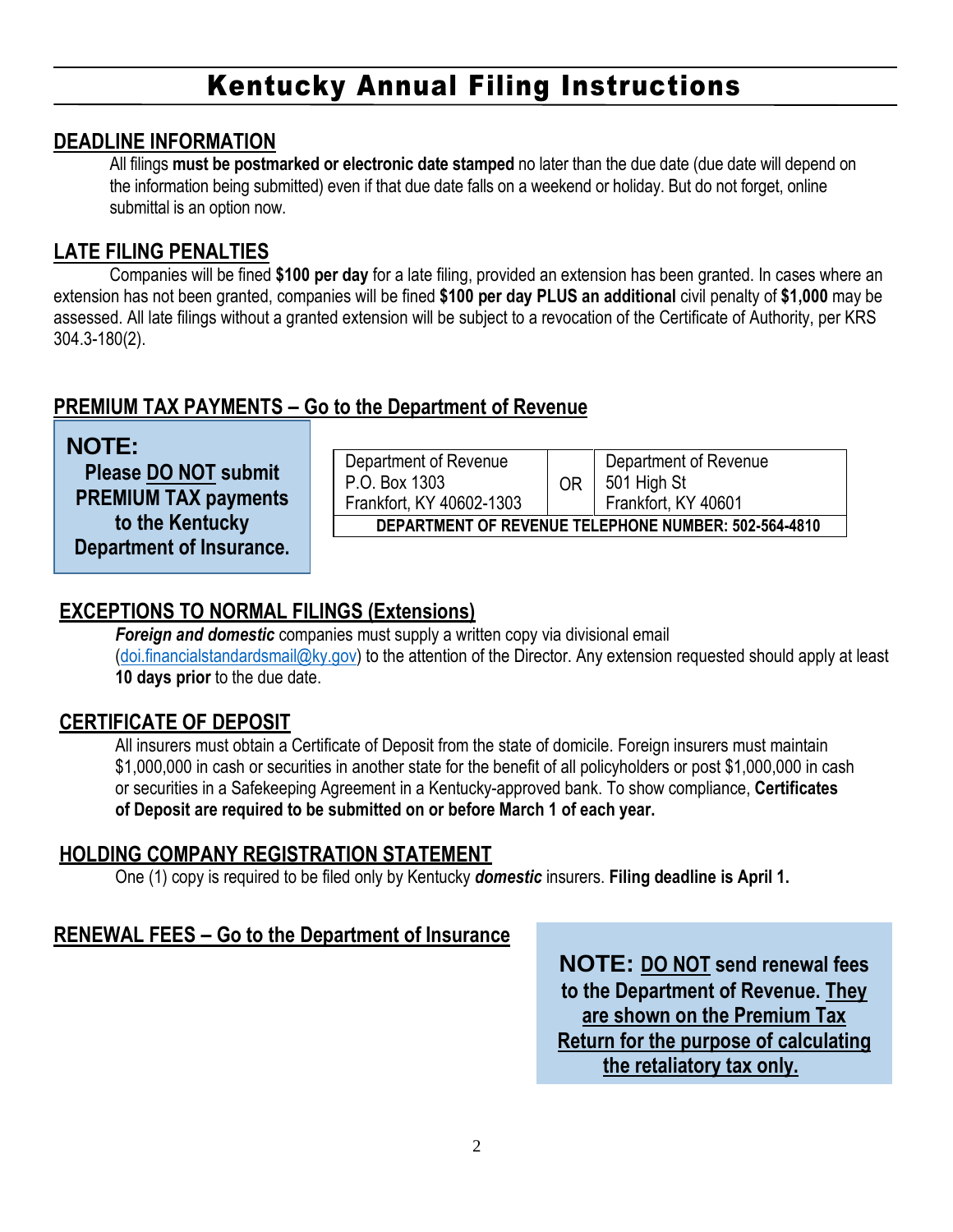# **DOMESTIC LIFE INSURERS ACTUARIAL VERIFICATION REQUIREMENT**

When Exhibits 5 through 8 are completed, each DOMESTIC LIFE INSURER should provide the following data to the *KY Department of Insurance, Division of Financial Standards & Examination, e-mail* **–** *DOI.FinancialStandardsMail@ky.gov.*

- **(1)** A *SIGNED* **Actuarial Certification** as required by KRS 304.2-205(2) for the 2021 Annual Statement Blank. The Actuarial Certification **must be completed** in accordance with the NAIC Model Actuarial Opinion and Memorandum Regulation for the Statement of Actuarial Opinion.
- **(2) Completed** Exhibits 5 through 8 for 2021.
- **(3)** The **number of policies and the amount of insurance**, where applicable, for each line and column of Exhibit 5 for 2021.
- **(4) All supplemental answers to questions**, explanation and notes connected with Exhibits 5 through 8 as required by the NAIC instructions for filing the annual statement for 2021.

## **RISK RETENTION GROUPS / ACCREDITED REINSURERS**

Annual Statement signed Jurat Page (1 copy) can be filed through Kentucky Online Gateway (KOG) Audited financial statement (1 copy) email to divisional box

### **OTHER APPROVED REINSURERS**

Annual Statement signed Jurat Page (1 copy) can be filed through Kentucky Online Gateway (KOG) Other approved reinsurers can locate a Check Remittance Form specifically for them on our website. Go to the Financial Standards and Examination **Forms and Documents** page and refer to the **Other Approved Reinsurers** section.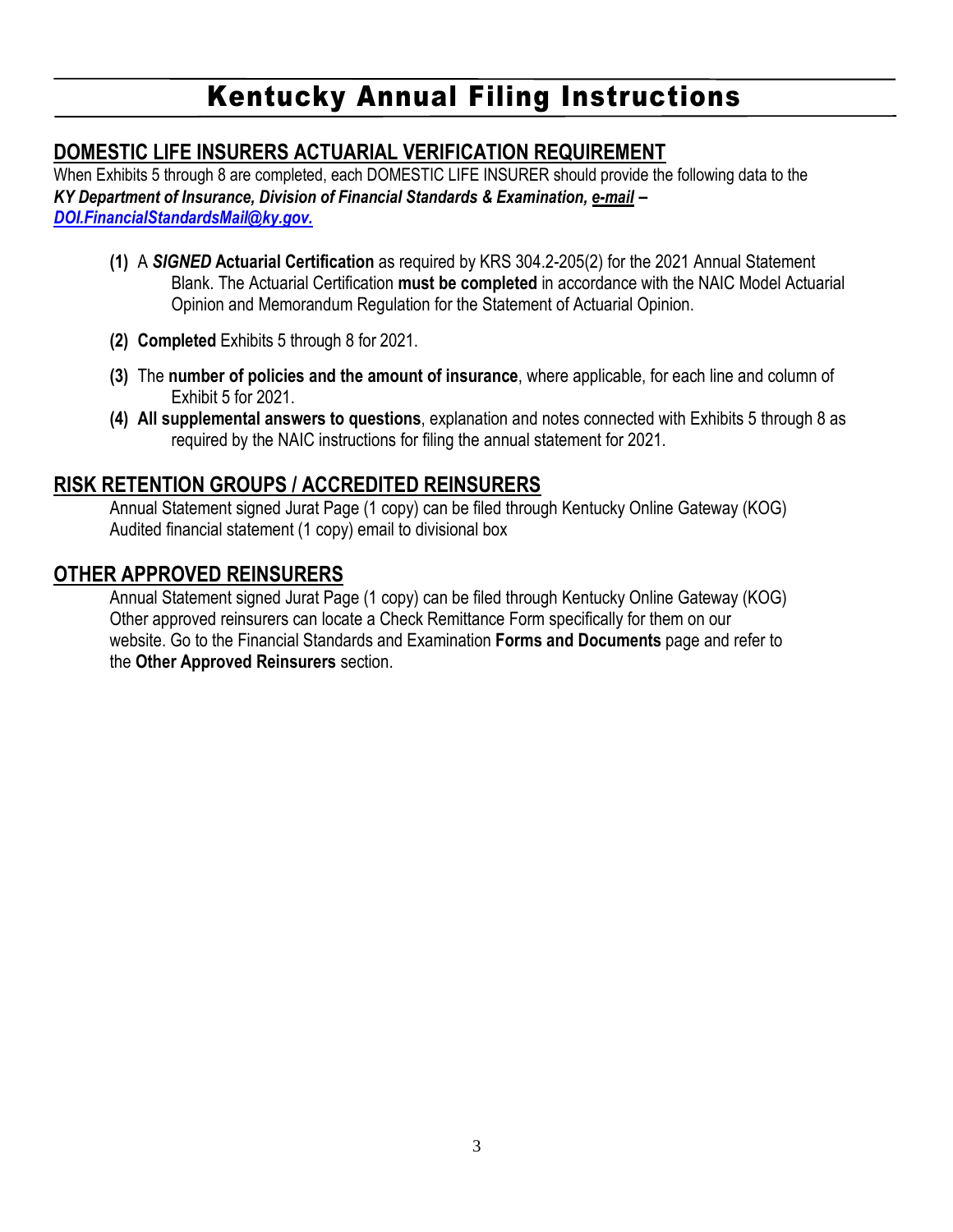# **PAYMENT AND FILING GUIDANCE**

**ALL licensed and registered companies are required to pay online or to acknowledge payment is being sent online through the eServices link on DOI's main webpage. Domestic companies should refer to steps 7-13 below.**

- 1. Access to your eServices account is now managed through the Kentucky Online Gateway (KOG). If you have never logged into our eServices site, or if you need to create a profile, go to eServices main page and click **Request New Roles**, then select User Type **Insurer: Annual Financial Statement**. Setup instructions for each account type are included on the page. There are various opportunities to update your information while accessing eServices. If you have previously logged into eServices, you can update your account via the **Update Account** link located at the bottom of the main menu. Once you have successfully logged into your eServices account, follow the steps below.
- 2. Select **Upload Annual Statement Filing Documents**.
- 3. Click on the company name.
- 4. On the next screen, check the boxes next to the files to upload or browse to find the documents by clicking the **Choose File** button. After selecting the files to upload, Click the **Upload** button.
- 5. If the company president's name needs updating, please check the box in the **President Information** section.
- 6. Add **Par/Market** Values and click **Submit Filing**.
- 7. To pay, select the **Annual Statement Filing Payment** option from the **eServices** Main Menu.
- 8. Check the box under the **Select** column of the company or companies you are required to pay.
- 9. Click the **Submit** button. Your selected company or companies will appear in a list.
- 10. Click the **Complete Filing** button to process your payment and/or submittal. (Please Note: Buttons to remove or add information are also available for corrections or updates as needed. If you need to remove a fee, please check the box associated with the company PRIOR to selecting the **Remove** and **Company Filing** buttons.)
- 11. Once the **Complete Filing** button is clicked, the user will be transferred to a **Transaction / Order Information** screen.
- 12. Click **Checkout/Complete Order** button to submit the transaction and enter the method of payment information. We accept CREDIT CARDs *(Visa, MasterCard, Discover, and American Express)* and ACH / ELECTRONIC CHECK payments*. Please note a Portal Administration Fee will be charged; an additional \$2.95 will be charged per \$100 for CREDIT CARD transactions and a flat fee of \$1.00 will be charged for ACH / ELECTRONIC CHECK transactions. Also note, if you are utilizing ACH / ELECTRONIC CHECK method, we only accept payments from United States' affiliated banks.*
	- If you select the CREDIT CARD method, you will need to enter the card details (number, expiration date, security code) and the cardholder details (name, address) and then click the **Next** button. **OR**
	- If you select the ACH / ELECTRONIC CHECK method, you will need to answer the **Indicate IAT ACH Information** question, enter the account details (account type, customer type, routing number, account number, verification numbers), the account holders details (name, address, phone number) and then click the **Next** button.
- 13. Once the payment information is entered, click the **PAY NOW** button. A **Transaction Details** screen will appear that provides the user with a status of the request.